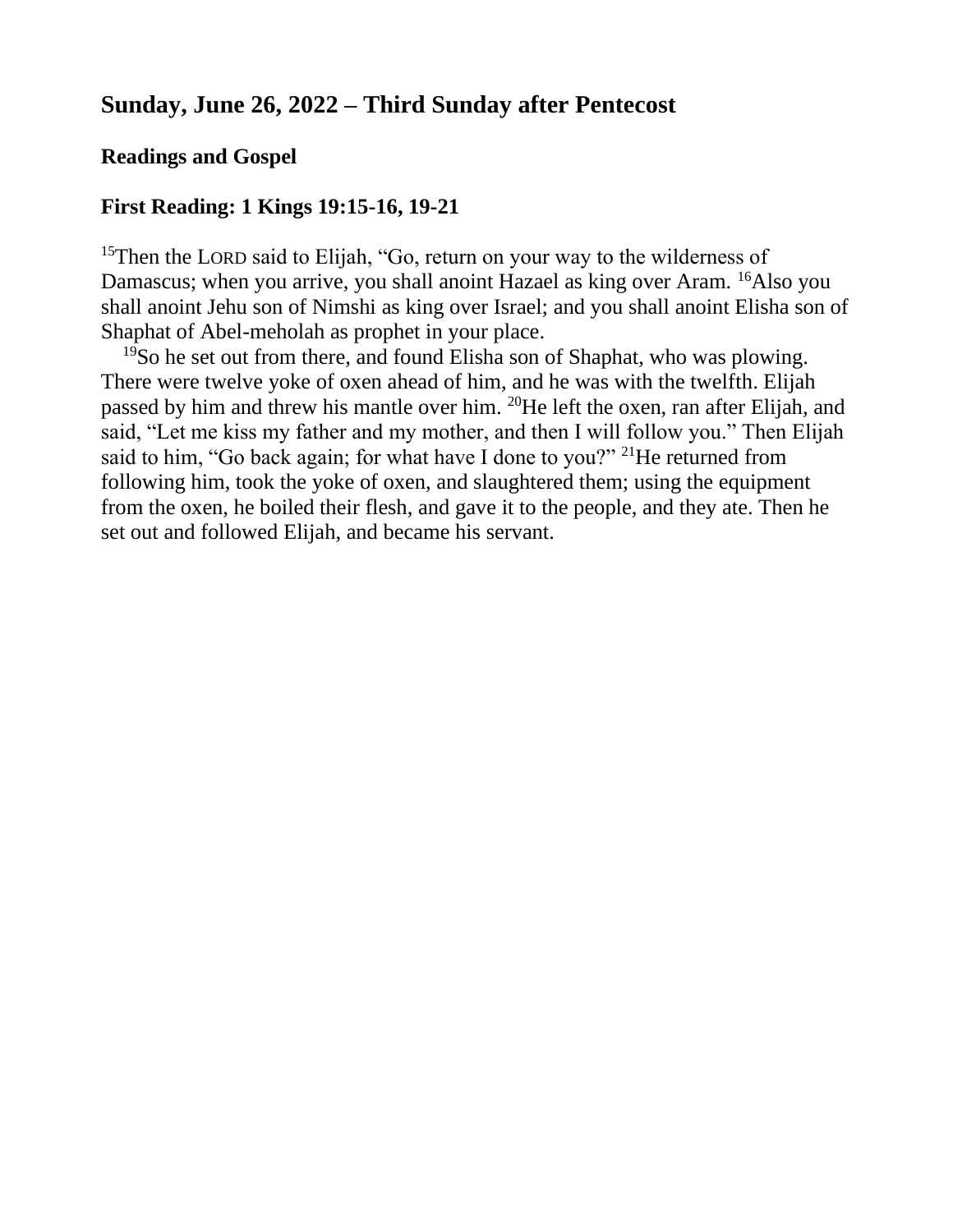### **Psalmody: Psalm 16**

<sup>1</sup>Protect me, O God, for I take ref- <sup>|</sup> uge in you; I have said to the LORD, "You are my Lord, my good a-<sup>1</sup> bove all other."

## $^2$ All my delight is in the godly that are  $\frac{1}{2}$  in the land, **upon those who are noble a- <sup>|</sup> mong the people.**

<sup>3</sup>But those who run after **<sup>|</sup>** other gods shall have their troubles **<sup>|</sup>** multiplied.

# 4 **I will not pour out drink offerings <sup>|</sup> to such gods, never take their names up- <sup>|</sup> on my lips. R**

<sup>5</sup>O LORD, you are my portion **<sup>|</sup>** and my cup; it is you who up- **<sup>|</sup>** hold my lot.

# <sup>6</sup>**My boundaries enclose a <sup>|</sup> pleasant land; indeed, I have a <sup>|</sup> rich inheritance.**

7 I will bless the LORD who **<sup>|</sup>** gives me counsel; my heart teaches me night **<sup>|</sup>** after night.

# 8 **I have set the LORD al- <sup>|</sup> ways before me; because God is at my right hand, I shall <sup>|</sup> not be shaken. R**

<sup>9</sup>My heart, therefore, is glad, and my spir- it rejoices; my body also shall **<sup>|</sup>** rest in hope.

# <sup>10</sup>**For you will not abandon me <sup>|</sup> to the grave, nor let your holy one <sup>|</sup> see the pit.**

<sup>11</sup>You will show me the  $\vert$  path of life; in your presence there is fullness of joy, and in your right hand are pleasures for- **|** evermore. **R**